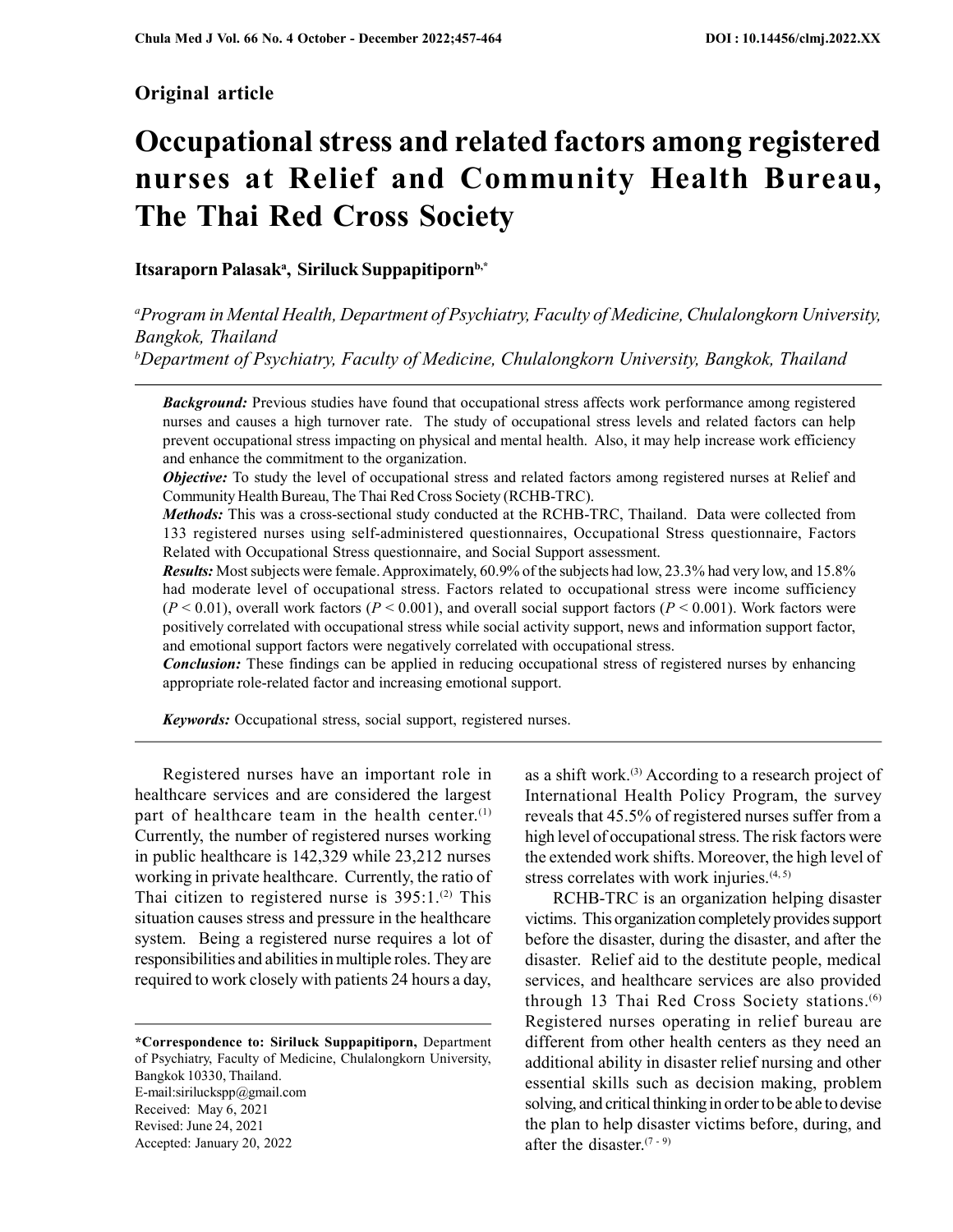Since they have to operate their work under emergency situation, having long and uncertain work hours, requiring to be prepared all the time, and having to consistently interact with others, registered nurses at RCHB-TRC are interesting for this study. They have specific nursing duties, required skills, and expertise. According to their roles, they have to work with contagious disease and hazardous environment in the disaster area which can increase the level of occupational stress among them.

As the researcher works as a personnel of RCHB-TRC, the researcher is interested in conducting a survey on occupational stress and related factors to prevent and to reduce occupational stress that has an impact on registered nurses' physical and mental health as well as work efficiency, so that registered nurses will be able to operate their jobs more efficiently.

## Materials and methods

A cross-sectional descriptive research design was employed. There were a total of 134 registered nurses working at RCHB-TRC during the study period. Krejcie and Morgan formula was used to calculate the sample size of 99 subjects. To prevent the error, all subjects working for at least six months at RCHB-TRC were recruited to participate in this study. Those who were on vacation or sick leave during the fieldwork period were excluded. The subjects were from 3 divisions of RCHB-TRC: Medical Services Division, The Relief Division, and The Coordination Red Cross Health Station Division and from 11 other provinces: Surin, Chiang Mai, Nakhon Ratchasima, Samut Prakan, Sa Kaeo, Ubon Ratchathani, Phetchaburi, Prachuap Khiri Khan, Nakhon Si Thammarat, Tak and Phang-nga. One hundred and thirty-three questionnaires were returned. This gave the survey an overall response rate of 99.3%.

The study has been approved by the Institutional Review Board (IRB) of the Faculty of Medicine, Chulalongkorn University (COA no. 492/2020).

All subjects were invited to provide information using the following questionnaires: 1) a demographic questionnaire; 2) occupational stress questionnaire form job stress questionnaire developed by Liangkobkit C.  $(10)$  (Cronbach's alpha = 0.89); this part contains 17 questions including 3 aspects: physical, mental, and behavioral aspects; 3) a questionnaire on related factors on occupational stress from the questionnaire on factors associated with stress of work developed by Thongkaeo T. <sup>(11)</sup> and Jitrangsarit S. <sup>(12)</sup> (Cronbach's alpha =  $0.95$ ) in which the scores between 1.50 - 2.49 indicate the tendency of low level of occupational stress. This part contains 47 questions including 8 aspects: work characteristic and responsibility factor, role-related factor, personnel relationship factor, organization characteristic factor, career advancement opportunity and morale factor, compensation and benefit factor, and work life balance factor; 4) Social Support Assessment developed by Baruch-Feldman C, et al.,<sup>(13)</sup> translated and adjusted by Singchongchai P, et al.<sup>(14)</sup> (Cronbach's  $alpha = 0.94$ . This part contains 20 questions divided into 4 aspects: emotional support, the scores between 19 - 25 indicate the high level, assessment support; the scores between 16 - 20 indicate the high level; news and information support; the scores between 24 - 30 indicate the high level, and social activity supports including financial or material aids; the scores between 19 - 35 indicate the high level. Overall scores that are higher than 74 indicate high level of social support.

The researchers adapted the Occupational Stress and Factors Related to it. These adaptations were consulted with 3 experts: a psychiatrist, a psychiatric and mental health nursing professor, and a senior professional registered nurse. The experts evaluated each question with Index of Item Objective Consistency, and the researcher revised the questions as suggested to get final questionnaires: occupational stress questions (Cronbach's alpha = 0.90), occupational stress related factors (Cronbach's alpha = 0.98). Furthermore, the researchers measured the social support assessment as well (Cronbach's alpha  $= 0.90$ ).

Regarding the data collection, for the subjects working in Bangkok, the data were collected by the researchers. As for the subjects working in 11 other provinces, the data were collected by the help of clerical workers from each station who helped the researchers by collecting questionnaires and mailing them to the authors.

#### Statistical analysis

The analyses were conducted using the SPSS program version 22.0 considering  $P < 0.05$  as significant difference. Statistical analyses of collected data included descriptive statistics used for describing the characteristics of the sample population such as number, percentage, mean  $\pm$  standard deviation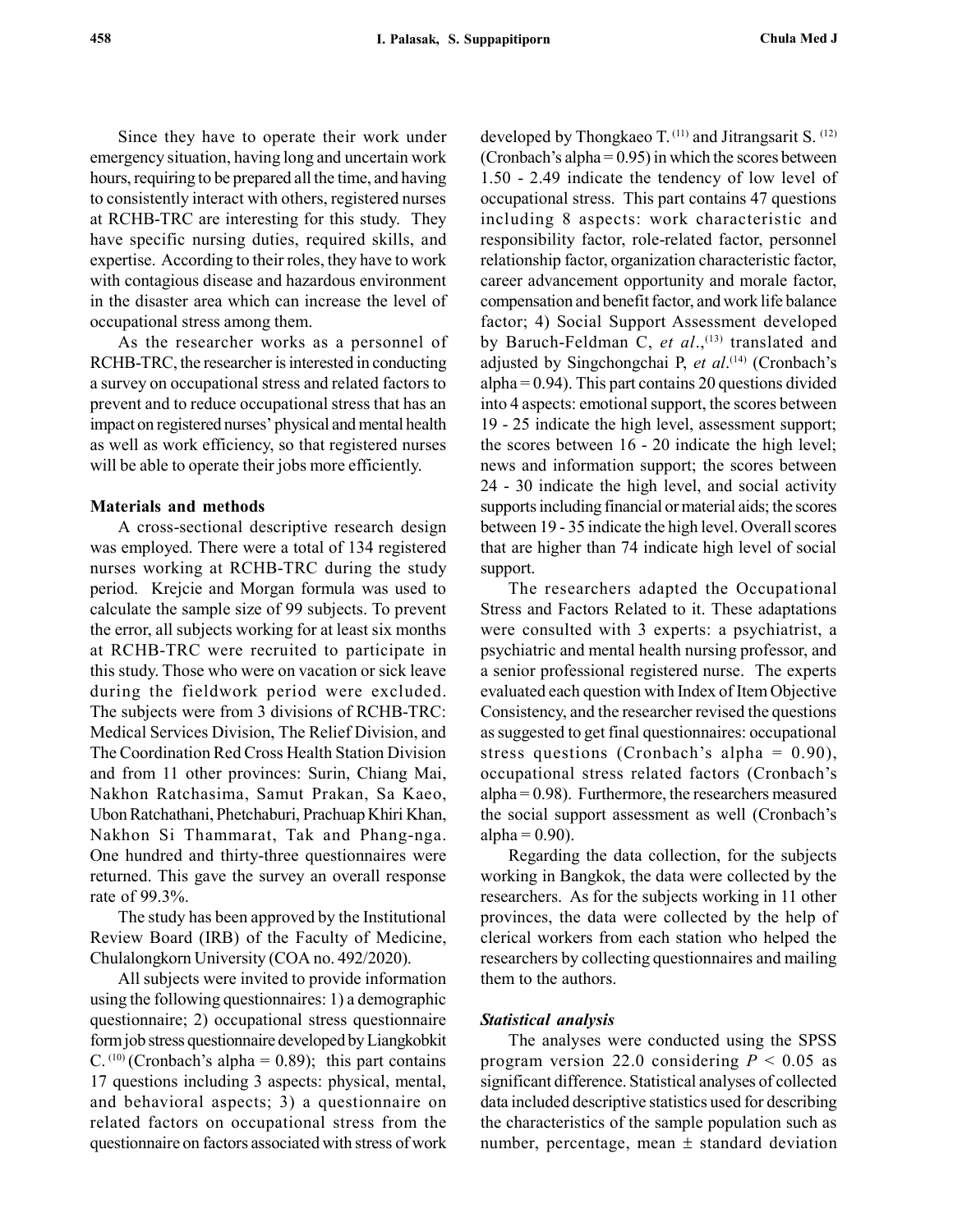(SD): Student  $t$  - test and One-Way ANOVA were used for testing the difference among factors related to occupational stress. Pearson's correlation coefficients were used for examining the relationship among all variables. Logistics regression and predictive analysis were used for predicting the relationship between occupational stress and associated factors by using the Stepwise Multiple Regression Analysis.

# Results

One hundred and thirty-three registered nurses at RCHB-TRC were selected as subjects. Among them, 97.7% were female, 47.4% were between 41 to 50 years old; 51.9% were married; 65.5% had Bachelor's Degree as the highest degree. Of all the subjects, 81.2% worked in The Coordination Red Cross Health Station Division; 69.2% had over 15 years of work experience; and 42.1% had over 15 years of work experience at RCHB-TRC. Most of them, 82.7% had their working hours ranged from 30 to 40 hours/week. Approximately, 37.6% of them had an average income between 35,001 and 45,000 baht per month; 85.0% had sufficient income and 54.9% were in debt.

The results showed that 60.9% of the registered nurses had the low level of occupational stress; 23.3% had the very low level, and 15.8 % had in the moderate level. No high and very high levels of occupational stress were found (Table 1).

The results showed that income sufficiency was correlated with occupational stress ( $P < 0.05$ ) while there was no correlation between occupational stress and other personal factors (Table 2).

**Table 1.** Summary of occupational stress level on subjects divided into 3 aspects ( $n = 133$ ).

| <b>Occupational stress</b><br>level in each aspect        | <b>Very low</b><br>$(100 - 1.49)$ |               | Low<br>$(1.50 - 2.49)$ |               |    | <b>Moderate</b><br>$(2.50 - 3.49)$ |   | <b>High</b><br>$(3.50 - 4.49)$ |  |
|-----------------------------------------------------------|-----------------------------------|---------------|------------------------|---------------|----|------------------------------------|---|--------------------------------|--|
|                                                           | N                                 | $\frac{6}{6}$ | N                      | $\frac{6}{6}$ | N  | $\frac{6}{6}$                      | N | $\frac{6}{6}$                  |  |
| Physical aspect<br>$(Mean = 2.00, SD = 0.70)$             | 31                                | 23.3          | 72                     | 54.1          | 29 | 21.8                               |   | 0.8                            |  |
| Mental aspect<br>$(Mean = 2.20, SD = 0.80)$               | 24                                | 18.0          | 66                     | 49.6          | 36 | 27.1                               | 7 | 5.3                            |  |
| Behavioral aspect<br>$(Mean = 1.34, SD = 0.60)$           | 65                                | 48.9          | 65                     | 48.9          |    | 0.8                                | 2 | 1.5                            |  |
| Overall occupational stress<br>$(Mean = 1.92, SD = 0.62)$ | 31                                | 23.3          | 81                     | 60.9          | 21 | 15.8                               | - |                                |  |

Table 2. The correlation between occupational stress and personal factors tested by t - test and One-Way ANOVA.

| <b>Personal factors</b>     | N(%       | <b>Mean</b> | <b>SD</b> | $P$ -value |
|-----------------------------|-----------|-------------|-----------|------------|
| <b>Gender</b>               |           |             |           |            |
| Male                        | 3(2.3)    | 1.65        | 0.21      | 0.363      |
| Female                      | 130(97.7) | 1.93        | 0.54      |            |
| Age (years)                 |           |             |           |            |
| $21 - 30$                   | 25(18.8)  | 2.11        | 2.00      | 0.557      |
| $31 - 40$                   | 19(14.3)  | 1.93        | 2.00      |            |
| $41 - 50$                   | 63(47.4)  | 1.89        | 1.90      |            |
| $51 - 60$                   | 25(18.8)  | 1.85        | 1.88      |            |
| > 60                        | 1(0.8)    | 1.23        | 1.00      |            |
| <b>Marital status</b>       |           |             |           |            |
| Single                      | 52(39.1)  | 1.98        | 0.57      | 0.732      |
| Married and living together | 69(51.9)  | 1.91        | 0.52      |            |
| Married and living apart    | 3(2.3)    | 1.80        | 0.45      |            |
| Divorced                    | 8(6.0)    | 1.76        | 0.52      |            |
| Widows                      | 1(0.8)    | 2.29        |           |            |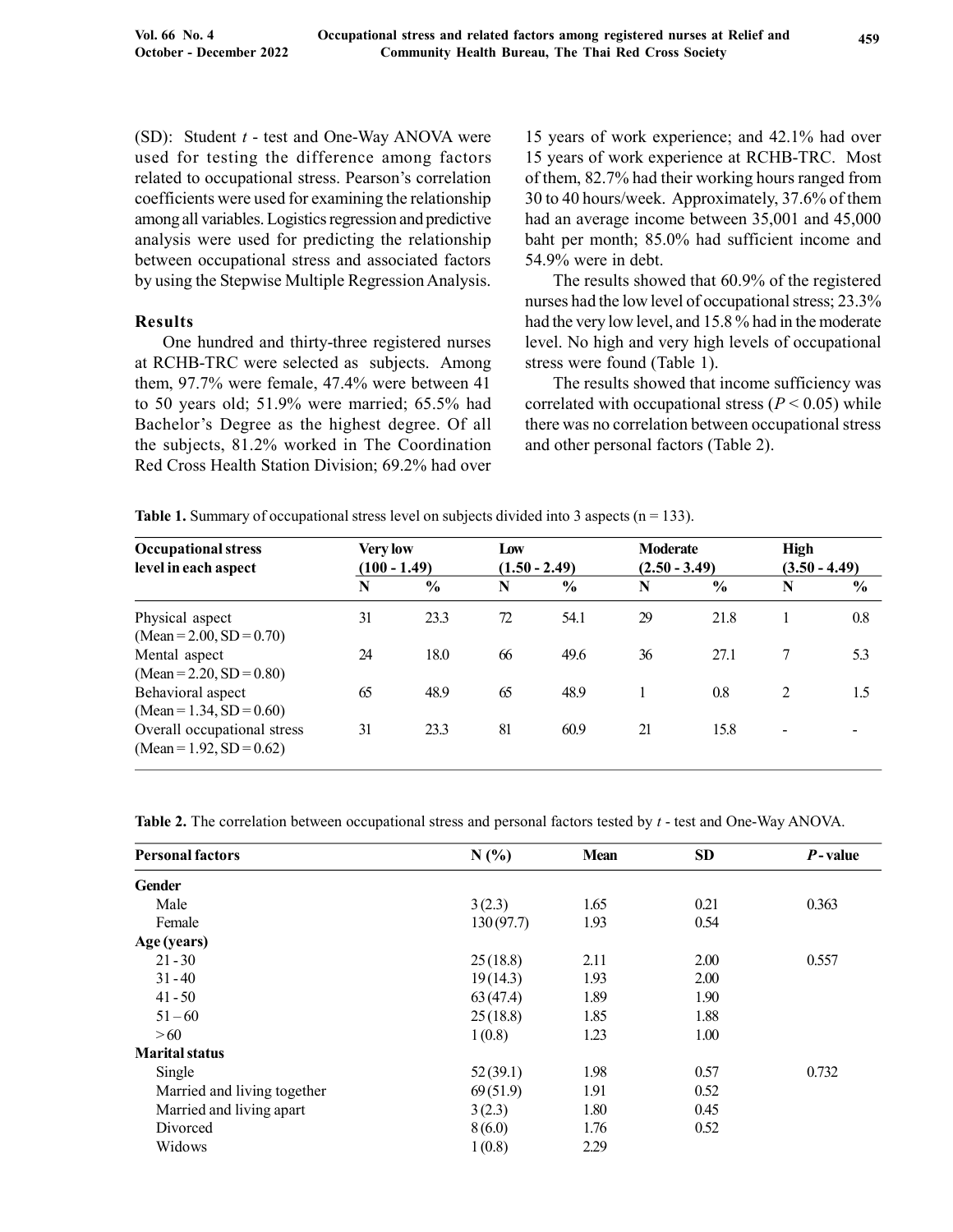| <b>Personal factors</b>               | N(%)      | <b>Mean</b> | <b>SD</b> | $P$ -value |
|---------------------------------------|-----------|-------------|-----------|------------|
| <b>Highest degree</b>                 |           |             |           |            |
| <b>Bachelor's Degree</b>              | 87(65.5)  | 2.02        | 0.58      | 0.160      |
| Master's Degree                       | 24(18.0)  | 1.73        | 0.34      |            |
| Specialty                             | 22(16.5)  | 1.75        | 0.47      |            |
| <b>Division</b>                       |           |             |           |            |
| The Relief Division                   | 12(9.0)   | 2.06        | 0.51      | 0.524      |
| The Coordination Division             | 108(81.2) | 1.92        | 0.54      |            |
| Medical Service Division              | 13(9.8)   | 1.82        | 0.58      |            |
| Total work experience                 |           |             |           |            |
| $1 - 5$ years                         | 19(14.3)  | 2.05        | 0.62      | 0.269      |
| $6 - 10$ years                        | 16(12.0)  | 1.87        | 0.62      |            |
| 11 - 15 years                         | 6(4.5)    | 2.33        | 0.52      |            |
| Over 15 years                         | 92(69.2)  | 1.88        | 0.63      |            |
| Work experience from other workplaces |           |             |           |            |
| No experience                         | 61(45.9)  | 1.90        | 0.54      | 0.618      |
| With experience                       | 72(54.1)  | 1.95        | 0.53      |            |
| Work experience at RCHB-TRC           |           |             |           |            |
| $1 - 5$ years                         | 35(26.3)  | 2.09        | 0.61      | 0.110      |
| $6 - 10$ years                        | 22(16.5)  | 1.73        | 0.55      |            |
| 11 - 15 years                         | 20(15.0)  | 2.05        | 0.69      |            |
| Over 15 years                         | 56(42.1)  | 1.86        | 0.62      |            |
| <b>Work hours</b>                     |           |             |           |            |
| 30 - 40 hours/week                    | 110(82.7) | 1.93        | 0.62      | 0.897      |
| 40 - 50 hours/week                    | 18(13.5)  | 1.94        | 0.73      |            |
| Over 50 hours/week                    | 5(3.8)    | 1.80        | 0.45      |            |
| <b>Average monthly income</b>         |           |             |           |            |
| 15,000 - 25,000 baht                  | 27(20.3)  | 2.09        | 0.60      | 0.305      |
| 25,001 - 35,000 baht                  | 37(27.8)  | 1.91        | 0.55      |            |
| 35,001 - 45,000 baht                  | 50(37.6)  | 1.91        | 0.53      |            |
| Over 45,000 baht                      | 19(14.3)  | 1.79        | 0.39      |            |
| <b>Income sufficiency</b>             |           |             |           |            |
| Insufficient                          | 20(15.0)  | 2.25        | 0.54      | $0.002*$   |
| Sufficient                            | 113(85.0) | 1.87        | 0.52      |            |
| <b>Debt</b>                           |           |             |           |            |
| No                                    | 60(45.1)  | 1.89        | 0.53      | 0.376      |
| Yes                                   | 73(54.9)  | 1.96        | 0.54      |            |
| <b>Chronic disease</b>                |           |             |           |            |
| No chronic disease                    | 81(39.1)  | 1.92        | 0.53      | 0.764      |
| Has at least one chronic disease      | 52(60.9)  | 1.95        | 0.56      |            |
|                                       |           |             |           |            |

Table 2. (Con) The correlation between occupational stress and personal factors tested by t - test and One-Way ANOVA.

 $*P < 0.01$ 

The Pearson's correlation examined the correlation between occupational stress and factors related to it. The results showed that role-related factor ( $r = 0.489$ ,  $P < 0.001$ ), personnel relationship factor ( $r = 0.468$ ,  $P < 0.001$ ), organization characteristic factor  $(r = 0.424, P < 0.001)$ , work characteristic and responsibility factor ( $r = 0.420$ ,  $P < 0.001$ ) work environment factor ( $r = 0.409$ ,  $P < 0.001$ ), career advancement opportunity and morale factor  $(r=0.401,$  $P < 0.001$ ), compensation and benefit factor ( $r = 0.376$ ,  $P < 0.001$ ), and work life balance factor ( $r = 0.355$ ,  $P < 0.001$ ) were moderate positively correlated with occupational stress.

Regarding the social support factors, the results showed that the social activity support factor  $(r = -0.341, P \le 0.001)$ , news and information support factor ( $r = -0.315 P < 0.001$ ), and emotional support factor ( $r = -0.287$ ,  $P < 0.01$ ) were negatively correlated with occupational stress with statistical significance. There was no correlation between occupational stress and assessment support factor (Table 3).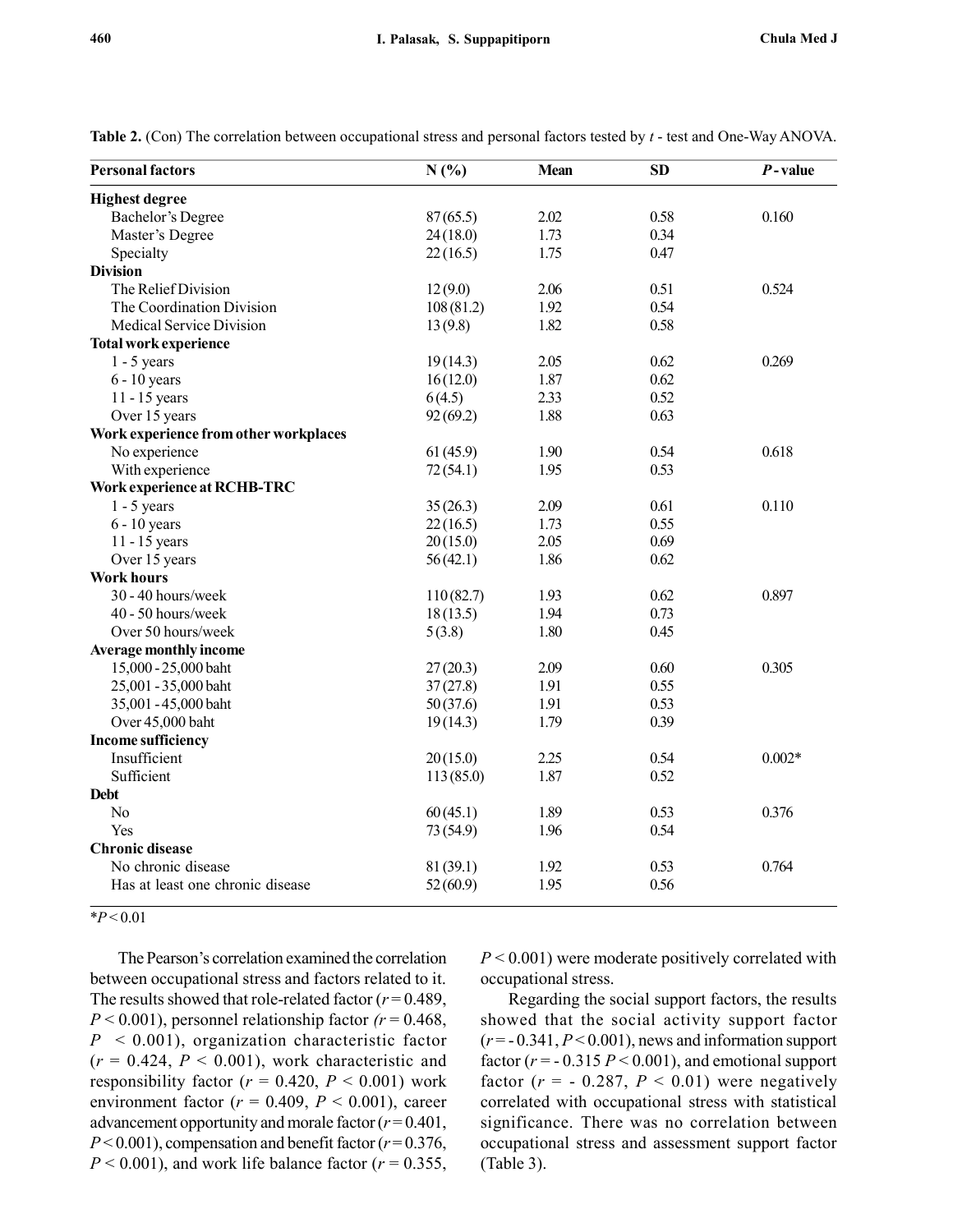| <b>Variables</b>                                 | <b>Mean</b> | <b>SD</b> | <b>Occupational stress</b> |                           |  |
|--------------------------------------------------|-------------|-----------|----------------------------|---------------------------|--|
|                                                  |             |           | r                          | $P$ -value                |  |
| <b>Overall work factors</b>                      | 2.29        | 0.76      | 0.499                      | $\leq 0.001$ <sup>*</sup> |  |
| Work characteristic and responsibility factor    | 2.17        | 0.75      | 0.420                      | $\leq 0.001$ <sup>*</sup> |  |
| Work environment factor                          | 2.13        | 0.79      | 0.409                      | $< 0.001$ <sup>*</sup>    |  |
| Role-related factor                              | 2.44        | 0.85      | 0.489                      | $\leq 0.001$ <sup>*</sup> |  |
| Personnel relationship factor                    | 2.10        | 0.91      | 0.468                      | $\leq 0.001$ <sup>*</sup> |  |
| Organization characteristic factor               | 2.59        | 0.05      | 0.424                      | $\leq 0.001$ <sup>*</sup> |  |
| Career advancement opportunity and morale factor | 2.32        | 1.06      | 0.401                      | $\leq 0.001$ <sup>*</sup> |  |
| Compensation and benefit factor                  | 2.49        | 1.16      | 0.376                      | $\leq 0.001$ <sup>*</sup> |  |
| Work life balance factor                         | 2.18        | 1.00      | 0.355                      | $\leq 0.001$ <sup>*</sup> |  |
| <b>Overall social support factors</b>            | 74          | 8.46      | $-0.352$                   | $\leq 0.001$ <sup>*</sup> |  |
| Eemotional support factor                        | 19          | 2.85      | $-0.287$                   | $0.001**$                 |  |
| Assessment support factor                        | 14          | 1.39      | $-0.101$                   | 0.246                     |  |
| News and information support factor              | 23          | 3.11      | $-0.315$                   | $\leq 0.001$ <sup>*</sup> |  |
| Social activity support factor                   | 18          | 2.95      | $-0.341$                   | $\leq 0.001$ <sup>*</sup> |  |

Table 3. The correlation between occupational stress and related factors tested by Pearson's correlation.

 $*P < 0.001$ ,  $*P < 0.01$ 

The multiple regression was used to predict the occupational stress. Factors that can predict the level of occupational stress among registered nurses include role-related factor (Beta =  $0.43, P \le 0.001$ ), emotional support factor (Beta =  $-0.19$ ,  $P < 0.05$ ), and adequacy of income (Beta =  $-0.17, P < 0.05$ ). Predictive factors accounted for 30.0% of occupational stress of registered nurses  $(R^2 = 0.30)$  (Table 4).

#### Discussion

The study found that the majority of the registered nurse had low level of occupational stress consistent with the previous studies of Liangkobkit C. (10) and Thongkaeo T.<sup>(11)</sup> The result was different from Sawaengdee K, et  $al^{(4, 5)}$  which revealed that most of registered nurses had a high level of occupational stress and the risk factors were the extended work shifts. The reason for this discrepancy could be that

the study of Sawaengdee K, et al was conducted in a hospital setting and mainly with the majority of nurses working in wards. In normal situation, RCHB-TRC nurses are working on disaster preparedness and response phase during office hours so they do not need to work hastily. Moreover, most registered nurses have more than 15 years of work experiences (42.1%). The more experienced they are, the less stress they have as they developed specific operational skills, expertise, and they will be able to deal with unexpected situations.

Regarding the factors related to occupational stress, the income sufficiency was found being correlated in line with the previous studies of Runcharoen K. (15) and Thongkaeo T. (11) Those who had insufficient income had a higher occupational stress level than those who had adequate income.

Table 4. The prediction of the occupational stress tested by Stepwise Multiple Regression Analysis.

| <b>Predictor variables</b>                          | B        | SE   | <b>Beta</b> |         | <i>P</i> -value | 95% CI   |          |
|-----------------------------------------------------|----------|------|-------------|---------|-----------------|----------|----------|
|                                                     |          |      |             |         |                 | Lower    | Upper    |
| Role-related factor                                 | 0.31     | 0.06 | 0.43        | 5.60    | < 0.001         | 0.202    | 0.423    |
| Emotional support factor                            | $-0.04$  | 0.02 | $-0.19$     | $-2.45$ | 0.016           | $-0.074$ | $-0.008$ |
| Adequacy of income                                  | $-0.297$ | 0.13 | $-0.17$     | $-2.32$ | 0.022           | $-0.551$ | $-0.043$ |
| Constant                                            | 2.19     | 0.40 |             | 5.56    | < 0.001         | 1.410    | 2.968    |
| $R = 0.55$ $R^2 = 0.30$ Adjust $R^2 = 0.29$ F = 5.3 |          |      |             |         |                 |          |          |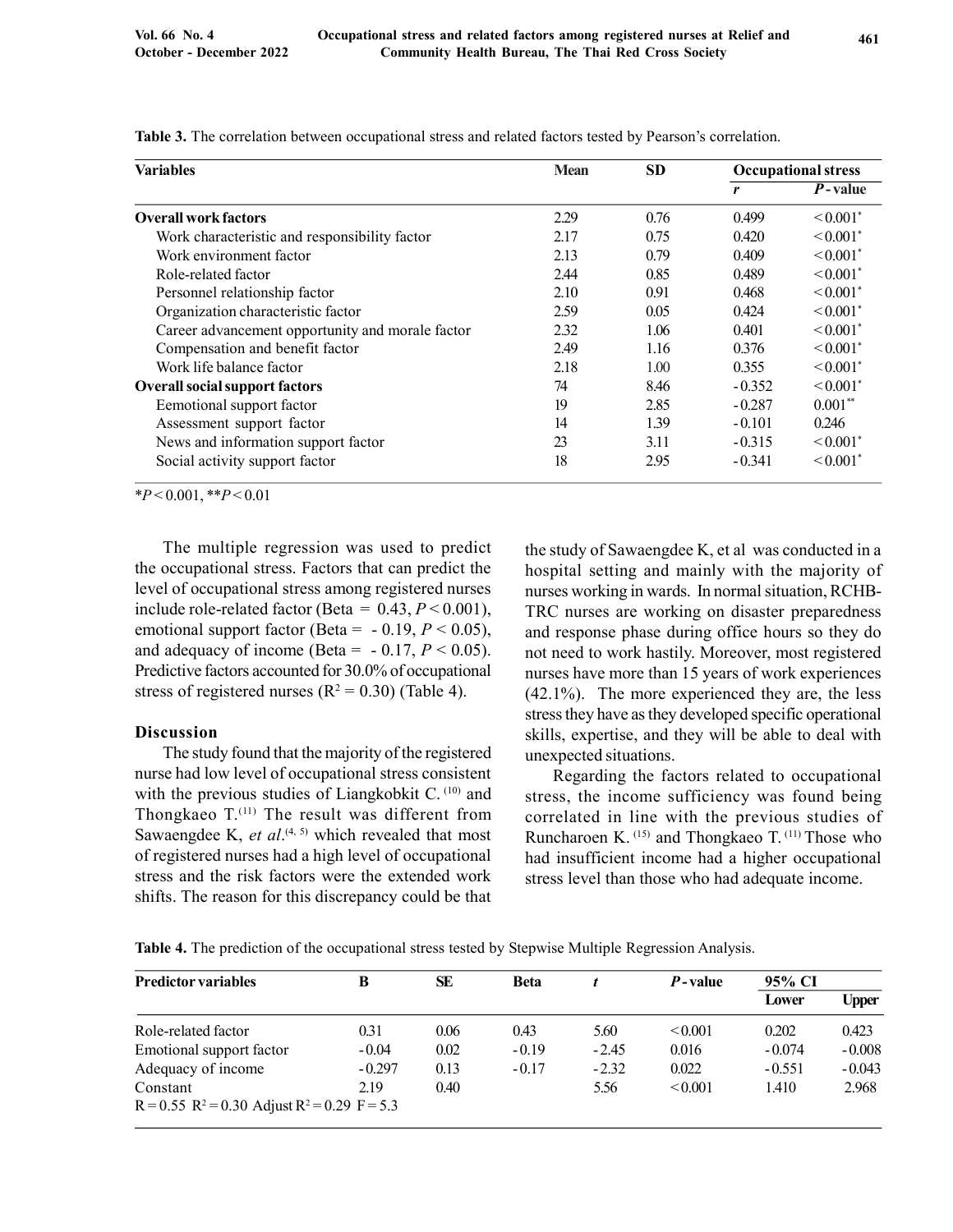The results showed that all work factors were correlated with occupational stress with statistical significance included:

### Role-related factor

This result was similar to the study of Chawirun C. (16), which found that registered nurses at RCHB-TRC in the current study are required to work in multiple roles and have specific knowledge which related to occupational stress.

#### Personnel relationship factor

This study was compatible with the study of Runcharoen K. (15), factors related with the stress level of nurses was relationship among workers. Conforming to the National Institute for Occupational Safety and Health $(17)$ , this study showed the correlation between these two factors as well.

#### Organization characteristic factor

In accordance with the study of Siangpror P, et al.  $(18)$  that found the correlation between occupational stress and organization characteristic. Many factors from organization characteristic could cause occupational stress.

#### Work characteristic and responsibility factor

Comparing to the previous studies of health and work life balance of Thai registered nurses (4) and Kokoroko E, et al.<sup>(19)</sup>, this current study found that high level of workload were associated with high level of job stress of registered nurses.

#### Work environment factor

This study was compatible with the study of Yau SY, et al.<sup>(20)</sup> that found nurses had a relatively high level of stress, with "Working Environment and Resources" and "Workload and Time", the result was similar in the study of registered nurses in RCHB-TRC who have to work with the pressurized environment.

#### Career advancement opportunity and morale

This study showed the correlation between occupational stress and career advancement opportunity and morale. If there was an obstacle in career advancement or lack of opportunities, it could be the cause of stress. (21, 23)

#### Compensation and benefits factor

The results from this study was consistent with previous study of Chawirun C.  $(16)$ , showing that compensation and benefit were related to stress as they were a part of job satisfaction. If the personnel receive inappropriate compensation and benefits, this could lead to stress or resignation.<sup> $(22)$ </sup>

#### Work life balance factor

Conforming to Pumfang S. (22), factors strongly affected to job stress were work life balance. If there was a conflict between work life balance, this interrole conflict has been linked to psychological strain.(23)

#### The social support factors

This current study showed the negative correlation between social support factor and occupational stress. Social support was an important factor to reduce stress and to cope stress appropriately.(24) The social support of registered nurses, therefore, should be increased. Emotional support would make them feel being a part of team and led to lower occupational stress level.

The factors that predicted occupational stress of registered nurses were role-related factor, emotional support factor, and income sufficiency. Adding multiple roles of the organization, decreasing emotional support, receiving insufficient income would increase the occupational stress. This current study is in line with the previous study of Thangthum W, et al.  $(25)$ , the support from supervisors and the role ambiguity had ability to predict the occurrence of job strain. In conclusion, role-related factors, emotional support, and income sufficiency could lead to occupational stress.

Some limitations of this study must be considered. One of the most important problems is related to the type of epidemiological design, which makes it impossible to determine a temporal relation, and answers to some questions may be altered due to the presence of occupational stress. This study was a cross-sectional study gathering information from August to October 2020 during the outbreak of Coronavirus disease 2019 (COVID-19) situation which was still controllable in Thailand. If this study had been conducted in different period or collected during the new wave of COVID-19 outbreak, the result might be different. Additionally, work factors scores are interpreted based on a person's perception of the occupational stress level. Therefore, it is not possible to conclude that work factors in each area are all direct causes of occupational stress with that work factor.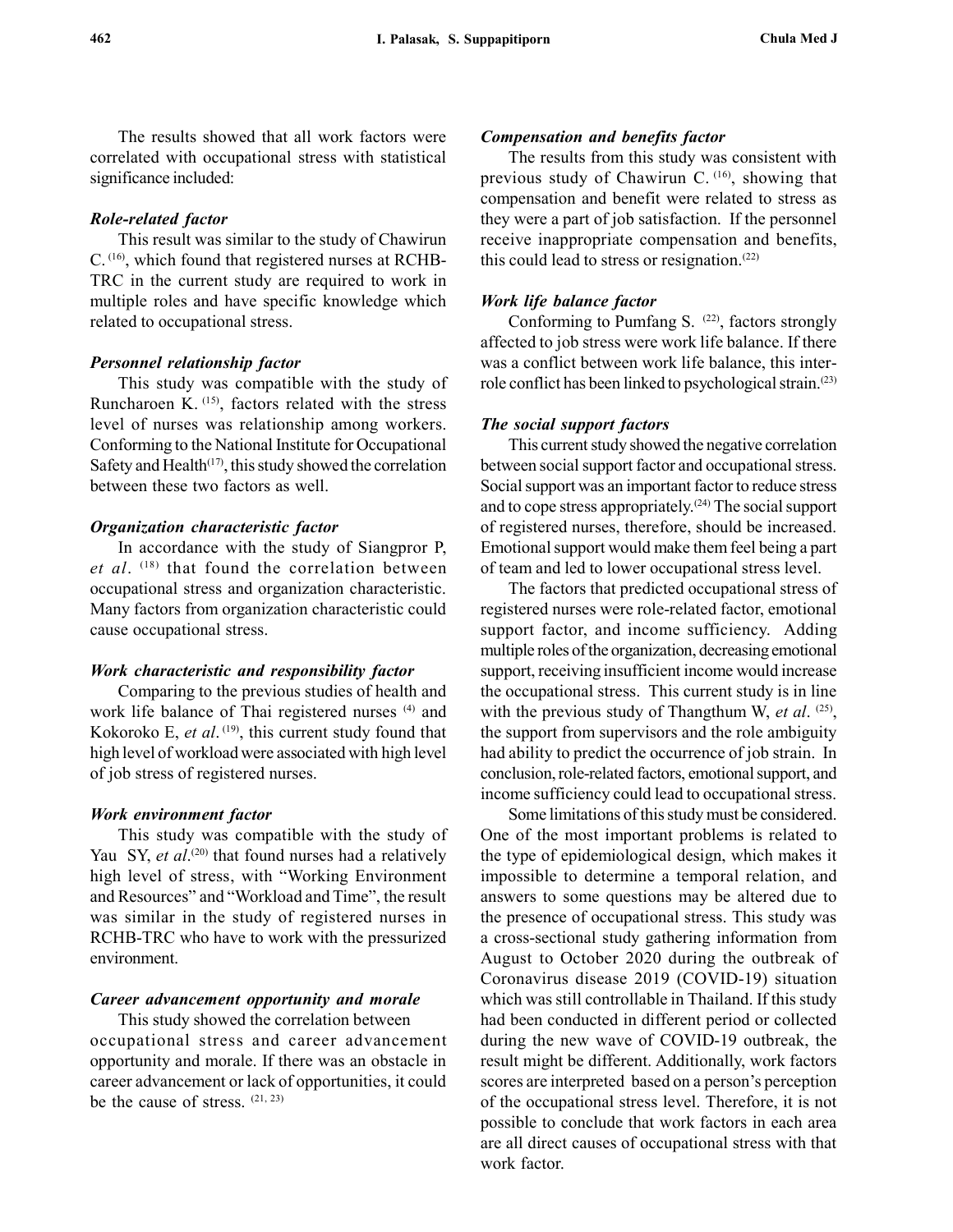## Conclusion

This study revealed that most registered nurses had low level of occupational stress. Factors related to occupational stress were income sufficiency, overall work factors (role-related factor, personnel relationship factor, organization characteristic, work characteristic and responsibility factor, work environment factor, career advancement opportunity and morale factor, compensation and benefits factor, work life balance factor), and overall social support factors (emotional support factor, news and information support, and social activity support). Factors that could predict the occupational stress of registered nurses were role-related factor, emotional support factor, and income sufficiency.

These results can be applied in reducing occupational stress of registered nurses by enhancing appropriate role-related factor and increasing emotional support.

# Conflict of interest

The authors, hereby, declare no conflict of interest.

# References

- 1. Chaipeerawat K. The organizational commitment of nurses in The Queen Sirikit Heart Center of the northeast Khon Kaen University [thesis]: Khonkaen: Khonkaen University; 2012.
- 2. Bureau of Policy and Strategy Ministry of Public Health. Thailand Health Profile 2016-2017. 2018.
- 3. Srisuphan W, Sawaengdee K. Recommended policybased solutions to shortage of registered nurses in Thailand. Thai J Nurs Council 2012;27:5-12. (in Thai)
- 4. ThaiHealth [Internet]. Bangkok: Thai Health Promotion Foundation; 2015 [cited 2020 Oct 25]. Available from: https://www.thaihealth.or.th/Content/27438-%E0% B8%9E%E0%B8%A2%E0%B8%B2%E0%B8%9A% E0%B8%B2%E0%B8%A5%E0%B9%84%E0%B8% 97%E0%B8%A2%E0%B8%99%E0%B9%88%E0% B8%B2%E0%B9%80%E0%B8%AB%E0%B9%87% E0%B8%99%E0%B9%83%E0%B8%88%20%E0% B9%80%E0%B8%A3%E0%B9%88%E0%B8%87% E0%B8%9B%E0%B8%A3%E0%B8%B1%E0%B8% 9A%E0%B8%84%E0%B8%B8%E0%B8%93%E0% B8%A0%E0%B8%B2%E0%B8%9E%E0%B8%8A% E0%B8%B5%E0%B8%A7%E0%B8%B4%E0%B8% 95.html
- 5. Sawaengdee K, Thungjaroenkul P, Nooree T, Pakiya

N. Thereportsummarizes the study of health and working life of professionalnursesinThailand. Nonthaburi: National health policy development office, Ministryof publichealth; 2010.

- 6. The Thai Red Cross Society. Values Mission Vision [Internet] 2020 [cited 2020 Oct 25]. Available from: http://www.redcross.or.th/page/19545.
- 7. Passara R. Disaster nursing [Internat] 2020 [cited 2020 Oct 25]. Available from: http://www.elnurse.ssru. ac.th/rangsima\_pa/pluginfile.php/246/block\_html/ content/%E0%B8%81%E0%B8%B2%E0%B8%A3% E0%B8%9E%E0%B8%A2%E0%B8%B2%E0%B8% 9A%E0%B8%B2%E0%B8%A5%E0%B8%AA%E0% B8%B2%E0%B8%98%E0%B8%B2%E0%B8%A3% E0%B8%93%E0%B8%A0%E0%B8%B1%E0%B8% A2%E0%B8%89%E0%B8%9A%E0%B8%B1%E0% B8%9A%E0%B8%A2%E0%B9%88%E0%B8% AD.pdf.
- 8. Saengsri W. The disaster nursing management experiences of professional nurses, Relief and Community Health Bureau, The Thai Red Cross Society [thesis]. Bangkok: Chulalongkorn University; 2007.
- 9. Inkaew W, Chompunud S. Disaster nursing. Bangkok: Beyond Publishing; 2014. (in Thai)
- 10. Liangkobkit C. Relationships between personal factors, Work endeavor, Social support, and Job stress in Professional nurses, Private hospital, Bangkok metropolis [Thesis]. Bangkok: Chulalongkorn University; 2010.
- 11. Thongkaeo T. Stress in workplace and its related factors among registered nurse at outpatient department of a hospital in Bangkok [Thesis]. Bangkok: Chulalongkorn University; 2018.
- 12. Jitrangsarit S. Factors relating to stress in performing the job of air traffic controllers in the Regional Aviation Control Center [Thesis]. Chiangmai: Chiangmai University; 2000.
- 13. Baruch-Feldman C, Brondolo E, Ben-Dayan D, Schwartz J. Sources of social support and Burnout job satisfaction and productivity. J Occup Health Psychol 2002;7:84-93.
- 14. Singchungchai P, Pratheepchaikul L, Songwathana P. Relationship between nurses' perception of social support and their intention to stay in the unrested areas of the Three Southern Border Provinces. Thai J Nurs 2013;62:7-14.
- 15. Runcharoen K. Stress-related factors and stress management of nurse in Sisaket Hospital. J Med Public Health 2019;2:1-10.